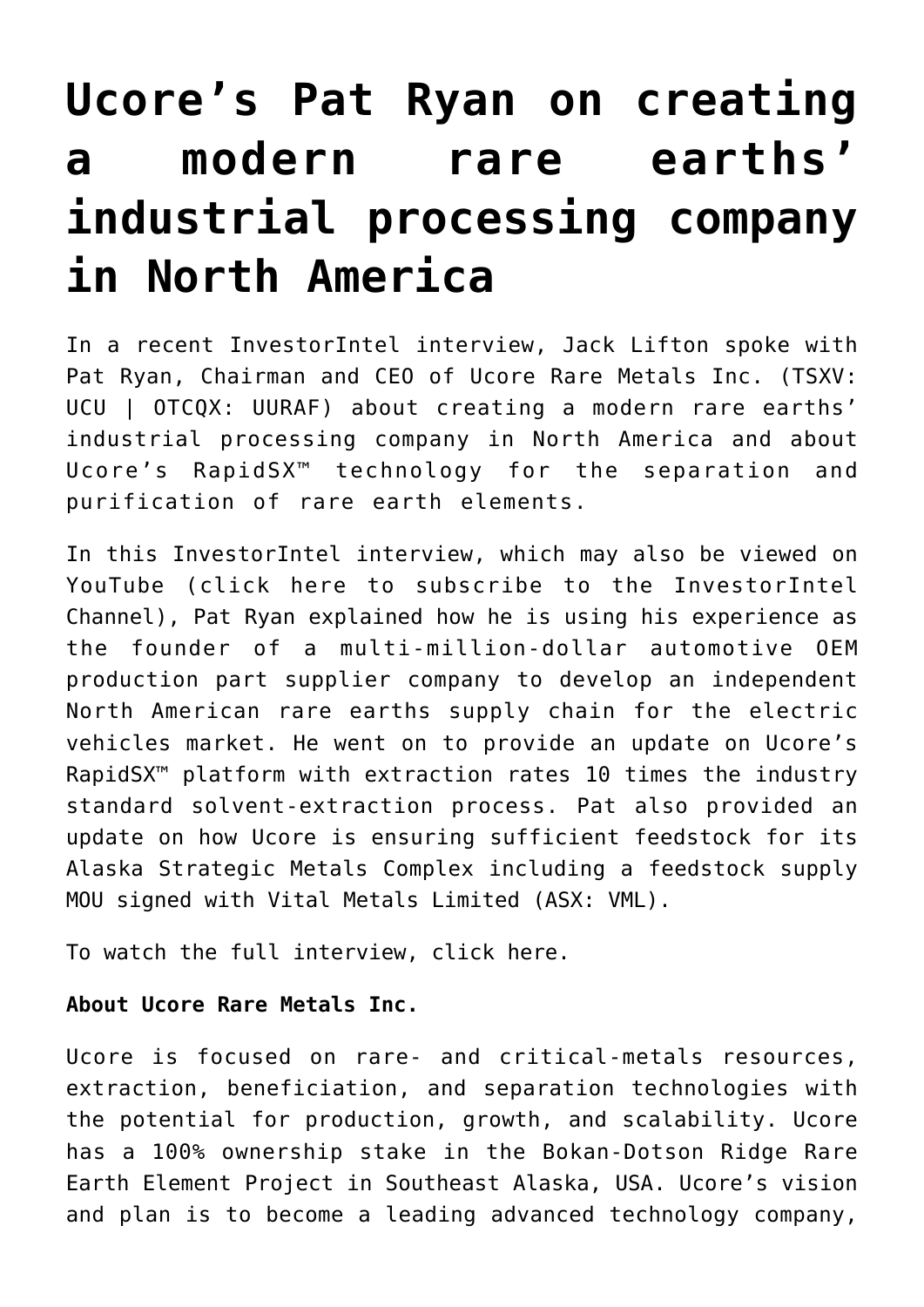providing best-in-class metals separation products and services to the mining and mineral extraction industry.

Through strategic partnerships, Ucore's vision includes disrupting the People's Republic of China's control of the US REE supply chain through the development of a total, light and heavy-rare-earth processing facility — the Alaska Strategic Metals Complex in Southeast Alaska and the long-term development of reliable sources of feedstocks outside of China's control.

To learn more about Ucore Rare Metals Inc., [click here](https://ucore.com/).

**Disclaimer:** Ucore Rare Metals Inc. is an advertorial member of InvestorIntel Corp.

This interview, which was produced by InvestorIntel Corp., (IIC), does not contain, nor does it purport to contain, a summary of all the material information concerning the "Company" being interviewed. IIC offers no representations or warranties that any of the information contained in this interview is accurate or complete.

This presentation may contain "forward-looking statements" within the meaning of applicable Canadian securities legislation. Forward-looking statements are based on the opinions and assumptions of the management of the Company as of the date made. They are inherently susceptible to uncertainty and other factors that could cause actual events/results to differ materially from these forward-looking statements. Additional risks and uncertainties, including those that the Company does not know about now or that it currently deems immaterial, may also adversely affect the Company's business or any investment therein.

Any projections given are principally intended for use as objectives and are not intended, and should not be taken, as assurances that the projected results will be obtained by the Company. The assumptions used may not prove to be accurate and